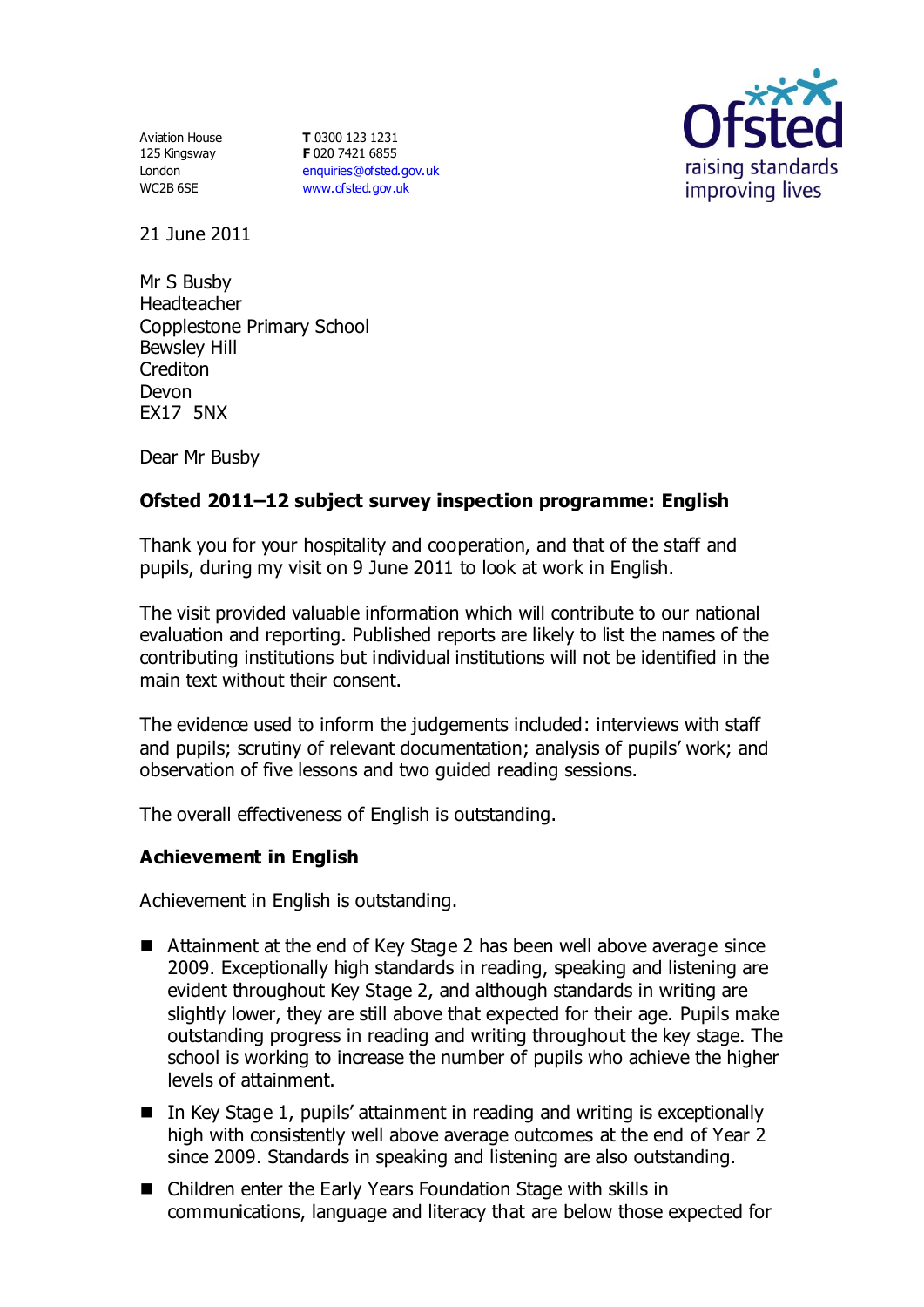their age. They make good progress. By the time they transfer to Key Stage 1, pupils achieve and many exceed expected levels in these areas. The school is developing links with the pre-school provision on the school site, to encourage good early language development. However, there is more to be done to ensure that children are supported to improve their early literacy skills and to use these skills in a range of situations.

- There are no underperforming groups and pupils with special educational needs and/or disabilities make outstanding progress relative to their starting points. This is because their needs are met through the provision of highly personalised and effective support.
- Pupils are enthusiastic about all aspects of English lessons. Their very good behaviour and strong relationships enable them to work together well and enjoy their learning.

## **Quality of teaching in English**

The quality of teaching in English is outstanding.

- The teaching observed was never less than good. Teachers make good use of assessment data to plan their lessons so that activities meet the ages and abilities of the pupils. Teachers have high expectations to which pupils eagerly aspire. For example, Year 3 and 4 pupils demonstrated a very good understanding of adverbs and were keen to share their descriptions with one another during one lesson observed.
- Relationships between adults and pupils are excellent and pupils have exceptionally positive and mature attitudes towards their learning. The pace of lessons is brisk and carefully differentiated questioning is used well to assess pupils' understanding and reinforce learning. Pupils are confident in their responses and throughout the school their speaking and listening skills are a strength.
- Teachers have good subject knowledge. Teaching assistants are well trained and provide consistently good support to both teaching and pupils' learning. Information and communication technology (ICT) and classroom resources are used well to support and strengthen new learning.
- Pupils' work is accurately marked with detailed and helpful guidance which is used effectively by pupils to enable them to improve their learning. Success steps, leading towards targets, are consistently used to support improvements in writing. Nevertheless, a greater degree of independence in learning would enable more able pupils to reach higher levels of attainment in writing.

### **Quality of the curriculum in English**

The quality of the curriculum in English is outstanding.

 $\blacksquare$  The curriculum is exceptionally well planned to ensure that it is broad, balanced and meets the wide-ranging needs and interests of all the pupils. The teaching of phonics is well established and reading and writing tasks